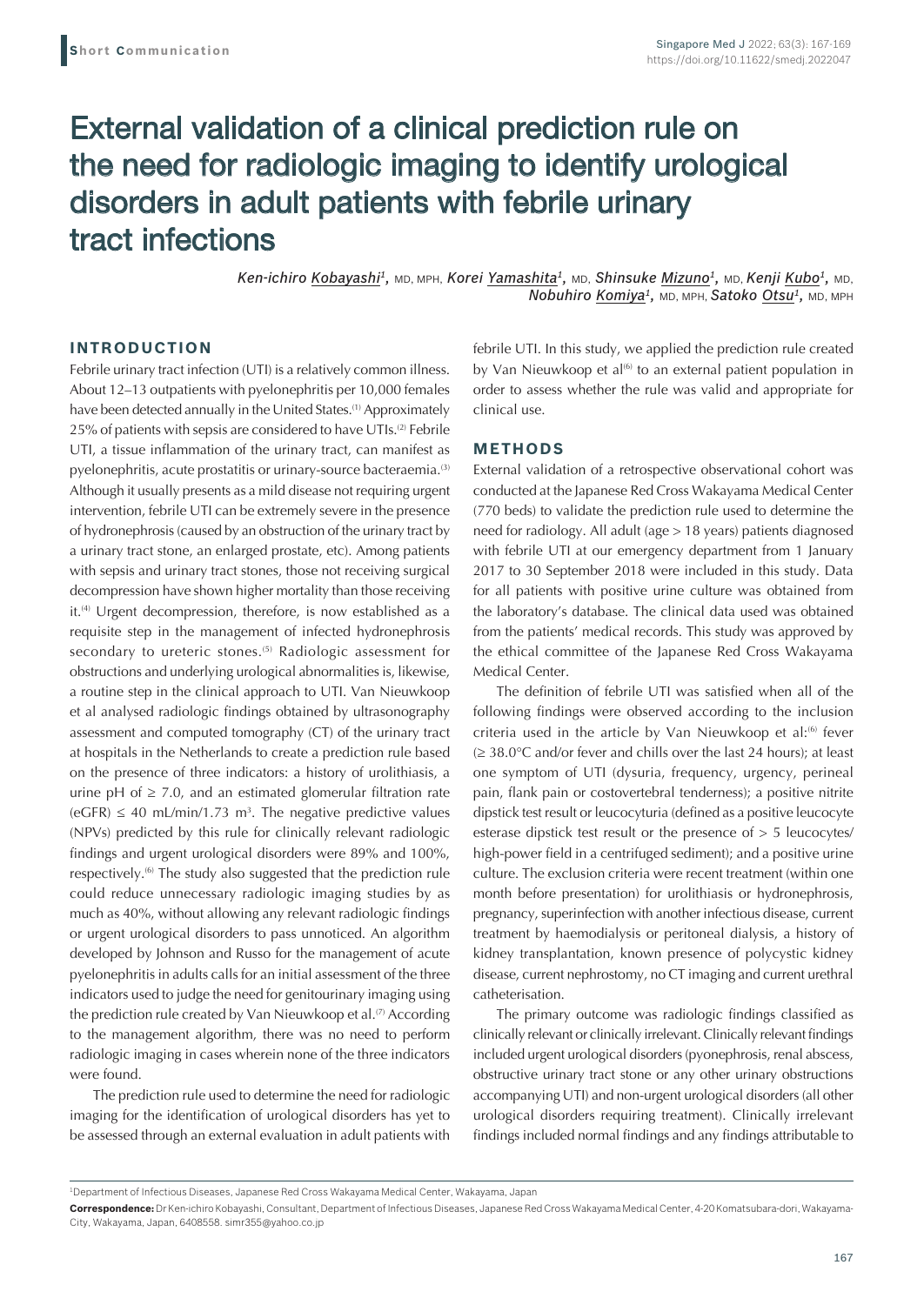acute pyelonephritis or incidental nonurological disorders. The CT findings were categorised by the clinicians who ordered the CT imaging. Urgent intervention included nephrostomy, ureteral stent placement and urethral catheterisation.

We followed the original prediction rule used to determine the need for radiologic imaging. Each of the three indicators used (history of urolithiasis, urine  $pH \ge 7.0$  and eGFR  $\le$ 40 mL/min/1.73 m<sup>3</sup>) was assigned one point, resulting in a possible range of scores from 0 to 3. The power of the prediction rule was determined by calculating the sensitivity, specificity, positive predictive value (PPV) and NPV of the rule. PASW Statistics software version 18.0 (SPSS Inc, Chicago, IL, USA) was used for statistical data analysis.

#### **RESULTS**

A total of 185 patients were included out of 40,724 patients who visited our emergency department, and 136 patients were analysed after excluding 49 patients according to the following exclusion criteria: current urethral catheterisation ( $n = 13$ ), current nephrostomy ( $n = 11$ ), multiple infections ( $n = 10$ ), no CT imaging  $(n = 7)$ , recent treatment for hydronephrosis or urinary stones ( $n = 2$ ), and other ( $n = 6$ ). The patients had a median age of 76 (interquartile range 65–86) years, and 29% of them were male. More than half of the patients reported experiencing costovertebral tenderness (60%) (Table I).

The following pathogens were positive in the urine cultures of the 136 patients: *Escherichia coli* in 93 (68%) patients, *Klebsiella*  sp. in 11 (8%) patients, *Enterococcus* sp. in 6 (4%) patients and other pathogens in 26 (19%) patients. Blood cultures were positive in 64 (54%) out of 119 (88%) patients tested.

All 136 patients underwent radiologic imaging with CT (with or without medium contrast), 54 (39%) of whom had clinically relevant findings (Table II). The radiologic outcomes were classified as normal or attributable to pyelonephritis (e.g. swelling of the kidney, localised hypodense lesions in the parenchyma) in 68 (50%) patients, urgent urological disorder in 40 (29%) patients and non-urgent urological disorder in 14 (10%) patients (Table II). 32 (80%) out of 40 patients with the radiologic outcome of an urgent urologic disorder underwent an intervention.

All 136 patients were scored according to the original prediction rule (score range: 0–3 points). 52 (38%) patients scored 0 points, 66 (49%) scored 1 point, 16 (12%) scored 2 points and 2 (1%) scored 3 points. At a cut-off of 1 point for any clinically relevant radiologic finding or urgent urological disorder, the predictive values were as follows: sensitivity of 72% and 78%, specificity of 45% and 45%, PPV of 46% and 37%, and NPV of 71% and 83%, respectively (Table III).

# **DISCUSSION**

We externally evaluated the prediction rule used to determine the need for radiologic imaging for patients with febrile UTI at an emergency department in Japan. Compared to the original study by Van Nieuwkoop et al,<sup>(6)</sup> the prediction rule showed a low NPV for any clinically relevant radiologic finding (71%) or any urgent urological disorder (83%).

**Table I. Patient demographics (n = 136).**

| <b>Characteristic</b>                     | No. (%)      |
|-------------------------------------------|--------------|
| Age* (yr)                                 | 76 (65 - 86) |
| Male gender                               | 40 (29)      |
| <b>History of urolithiasis</b>            | 20(15)       |
| <b>Signs and symptoms</b>                 |              |
| Dysuria                                   | 21 (15)      |
| Urinary frequency                         | 14 (10)      |
| Urgency                                   | 4 (3)        |
| Perineal pain                             | 19 (14)      |
| Flank pain                                | 46 (34)      |
| Costovertebral tenderness                 | 82 (60)      |
| Urine $pH \ge 7.0$                        | 41 (30)      |
| Estimated glomerular filtration rate < 40 | 43 (32)      |
| Urgent intervention                       | 39 (29)      |

Data presented as median (interquartile range).

**Table II. Computed tomography findings of febrile urinary tract infection.**

| <b>Finding</b>                                    | No. (%) |
|---------------------------------------------------|---------|
| Clinically relevant findings ( $n = 54$ )         |         |
| Urgent urological disorder                        | 40 (29) |
| Obstructive urinary stones                        | 32(24)  |
| Hydronephrosis with unknown cause                 | 5(4)    |
| Urethral obstruction due to enlarged prostate     | 1(1)    |
| Hydronephrosis due to ureteral cancer invasion    | 1(1)    |
| Emphysematous pyelonephritis                      | 1(1)    |
| Non-urgent urological disorders                   | 14(10)  |
| Non-obstructive urinary stones                    | 8(6)    |
| Epididymis                                        | 2(1)    |
| Ureter dilatation without urinary tract stone     | 2(1)    |
| Renal cyst infection                              | 2(1)    |
| Clinically irrelevant findings ( $n = 82$ )       |         |
| Normal or findings attributable to pyelonephritis | 68 (50) |
| Renal cyst                                        | 8(6)    |
| Others                                            | 6(4)    |

Our results determined, in other words, that if we had skipped radiologic imaging in cases presenting with none of the three indicators, as prescribed by the algorithm for acute pyelonephritis advocated by Johnson et al, $(7)$  urgent urological disorders would have been overlooked in nearly 20% of the patients with UTI who showed none of the three indicators. This NPV for urgent urological disorders is unacceptable in a clinical setting, given that interventions will be delayed when no urinary obstructions are pointed out in radiologic findings.

The prevalence of urolithiasis in a different study population can be expected to influence the accuracy of the prediction rule. Geographic variations in the presence of urolithiasis stemming from factors such as seasonal changes of temperature and differences in genetics or dietary habits have been observed worldwide. While we were unable to find any data on the